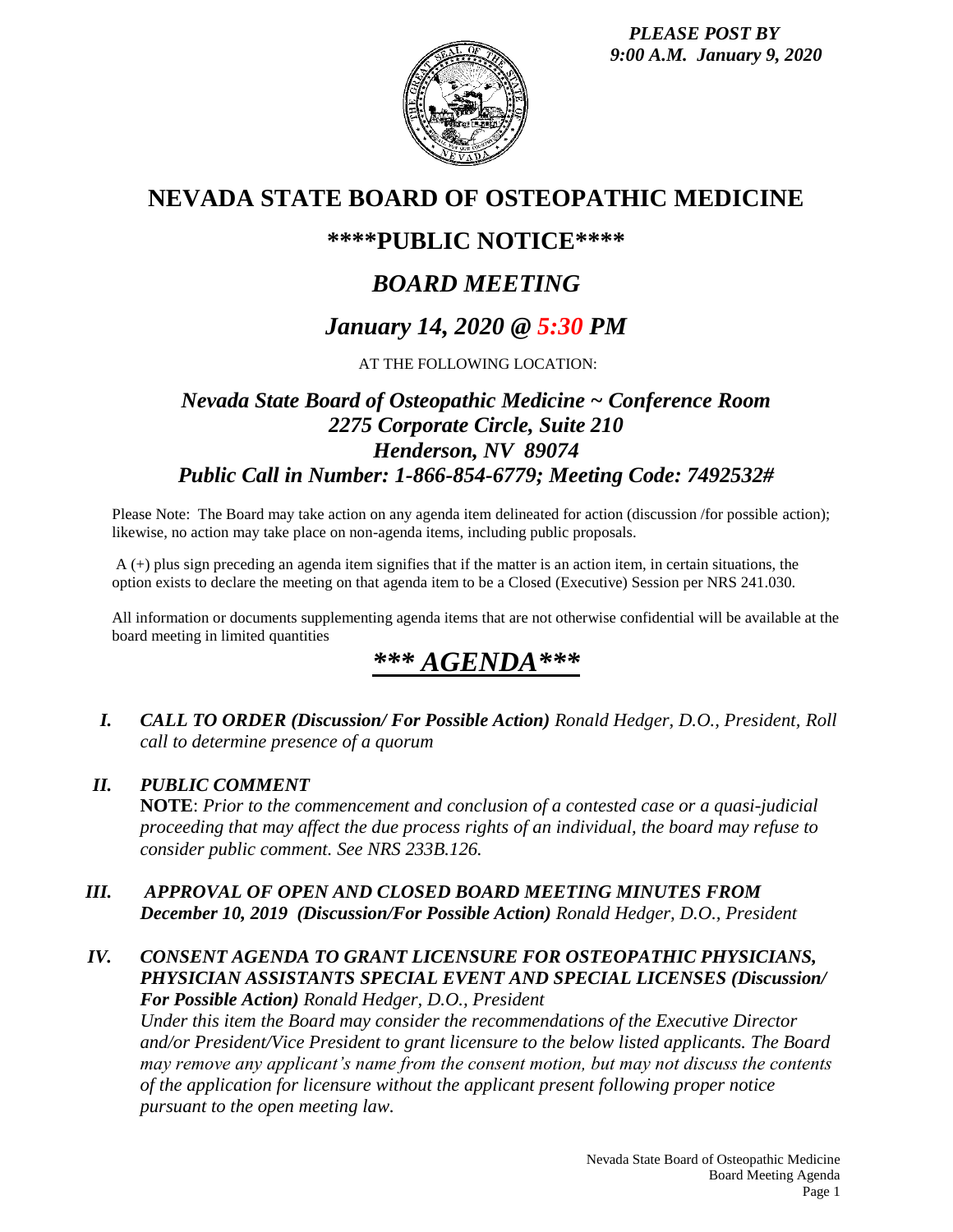#### **Osteopathic Physician Name Specialty**

Imran Akhtar, D. O. **O. C. C. Achtar** Orthopedic Surgery Daniel Flinn, D.O. **Orthopedic Surgery** Sarah Nicole Javier, D.O. **OB/GYN** Jeremy Sporrong, D.O. Family Medicine Osman Tahir, D.O. Diagnostic Radiology

*Michael Choi, PA-C Robert Yang, D.O. Jordan Christensen, PA-C Brian Ault, D.O.*

*Special Event Chris Surek, D.O. Dermatology*

#### *Physician Assistant Supervising Physician*

*Lucia Sanchez, PA-C Eithne-Marie Barton D.O. Steven Savage, PA-C None - Active Not-Working*

*Special Licenses NRS.633.411: Chelsea Wiesner, D.O. Kingman/Sunrise*

- *V. + CONSIDERATION OF AND POTENTIAL ACTION REGARDING SETTLEMENT AGREEMENT AND ORDER WITH CHRISTOPHER HUSSAR, D.O., (Discussion/For Possible Action) (NOTE: The Board may go into closed session pursuant to NRS 241. because the discussion may involve matters involving legal advice related to ongoing litigation.). Ronald Hedger, D.O., President*
- *VI. CONSIDERATION/APPROVAL OF REVISED FY 2018-2019 AUDIT AS REQUIRED PER NRS 218G.400, (Discussion/For Possible Action) Ronald Hedger, D.O.*
- *VII. PRESENTATION ON FRAUD AND ABUSE, UNITED STATES JUSTICE DEPARTMENT TASK FORCE, (Discussion) Ronald Hedger, D.O.*

### *VIII. EXECUTIVE DIRECTOR'S REPORT*

- *a. Financial Statements*
- *b. Licensing*
- *c. Staffing*
- *IX. LEGAL REPORT (Discussion/For Possible Action) by Louis Ling, Board Counsel and/or Justin Taruc, Deputy Attorney General*
- *X. LEGISLATIVE UPDATE (Discussion/For Possible Action) by Susan Fisher, Board Government Affairs/Lobbyist*.
- *XI. ITEMS FOR FUTURE DISCUSSION/ACTION/UPCOMING AGENDA*
- *XII. PRESIDENT'S REPORT on Board Business, Ronald Hedger, D.O., President*

#### *XIII. PUBLIC COMMENT*

*Prior to the commencement and conclusion of a contested case or a quasi-judicial proceeding that may affect the due process rights of an individual, the board may refuse to consider public comment. See NRS 233B.126.*